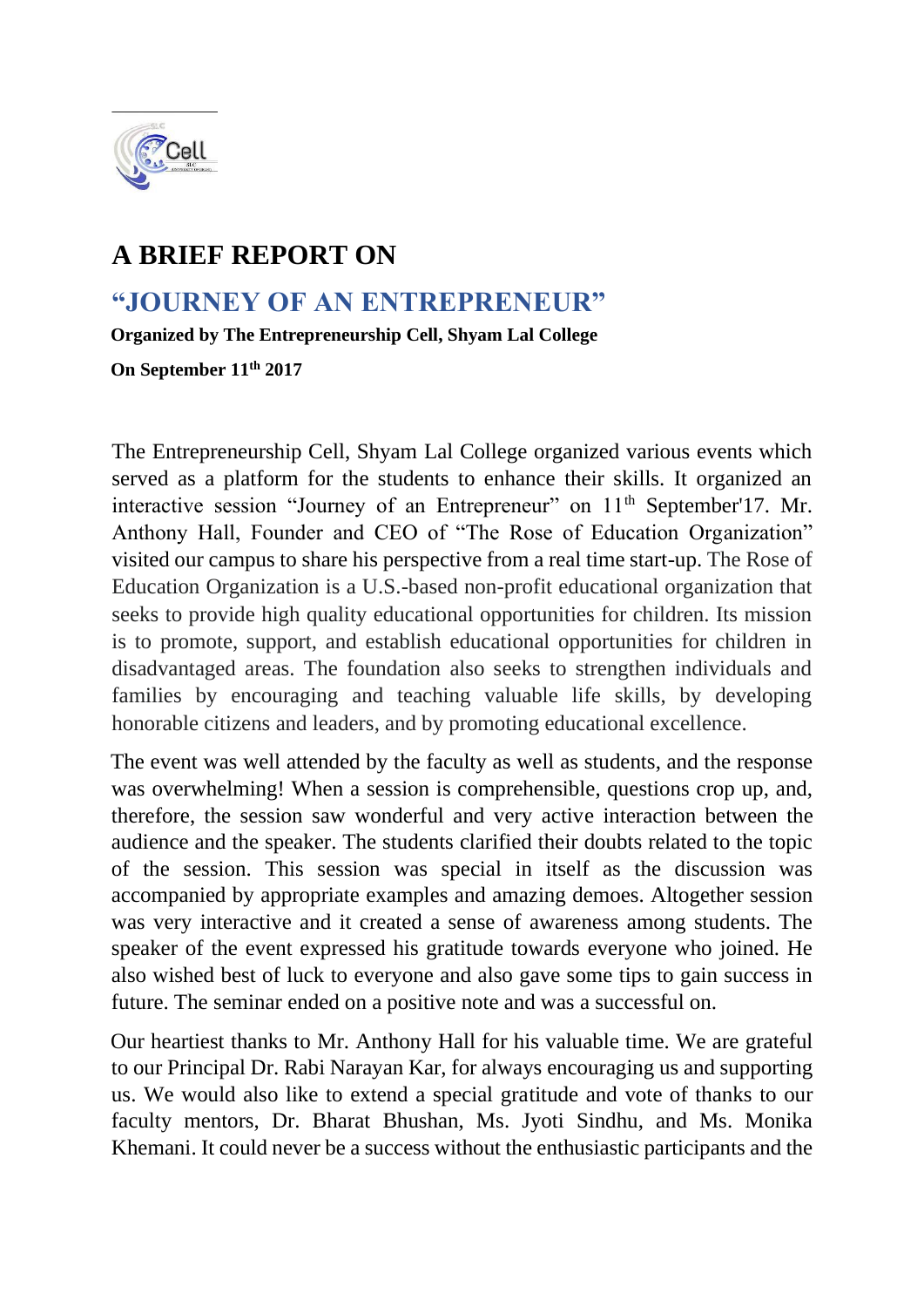E-Cell Team. We hope to continue with many more such successful events. The event was attended by 70 students.